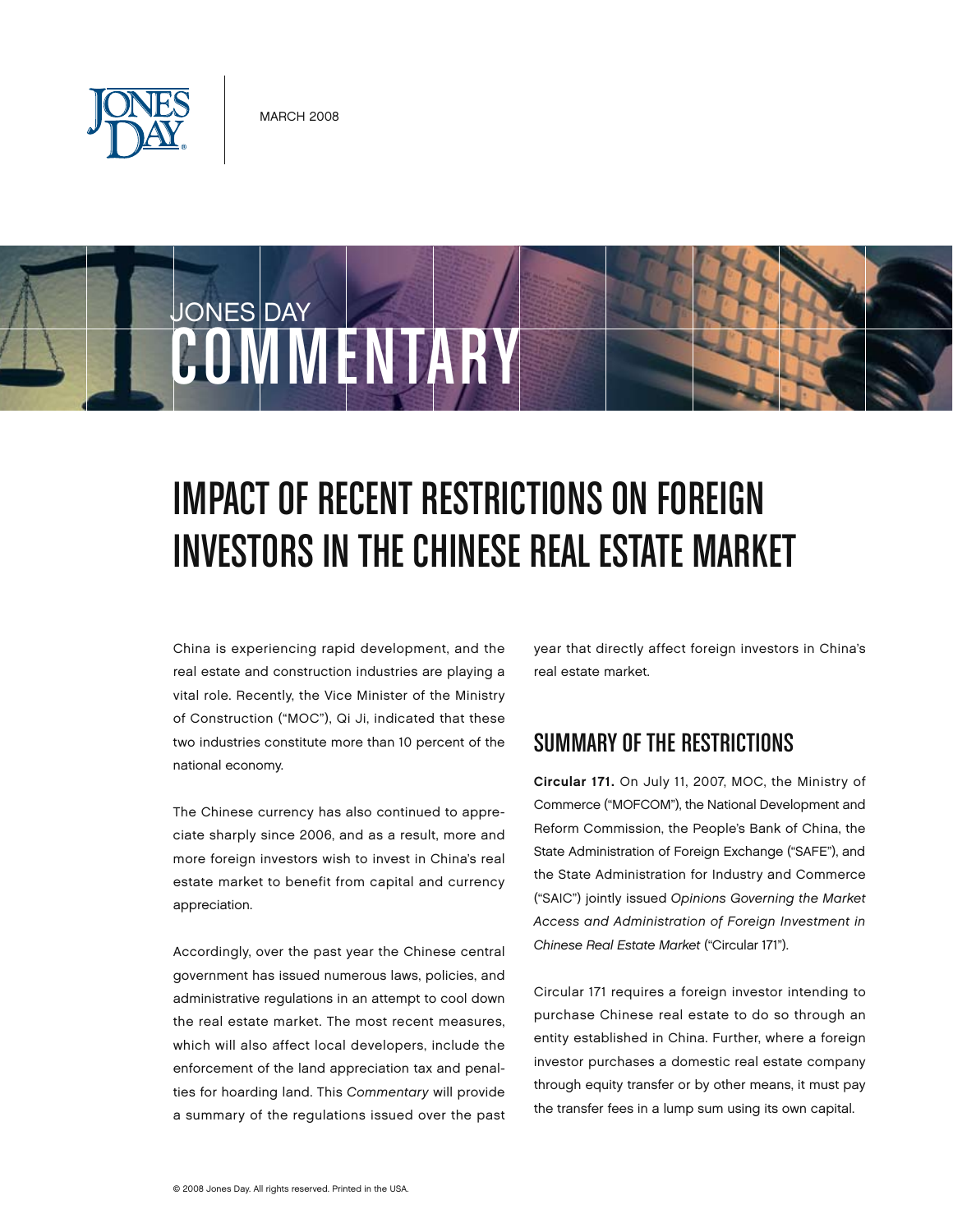As to the registered capital requirement, Circular 171 requires a foreign-invested real estate enterprise ("FIRE") with an investment amount of no less than RMB 10 million to have registered capital of no less than 50 percent of its total investment amount. Where the total investment is less than RMB 10 million, current regulations remain unchanged.

Circular 171 prescribes specific establishment procedures for FIREs. For example, FIREs cannot obtain the formal Foreign-Invested Approval Certificate and Business License before they obtain the State-Owned Land Use Certificate.

In the event that the FIRE is in the form of a Sino-foreign joint venture ("SFJV"), the parties to the SFJV must not guarantee direct or indirect "fixed revenues" to any party in their jointventure contract or any other investment documents. Where a FIRE fails to pay the registered capital fully, fails to obtain the State-Owned Land Use Certificate, or fails to make the project development capital reach 35 percent of the total project investment, it cannot obtain domestic or overseas loans, and the foreign exchange administrative department will not approve the settlement of its foreign exchange loans.

Circular 25. On March 6, 2007, MOFCOM issued its *Guidance Opinion on 2007 Foreign Investment Affairs* ("Circular 25"). In Circular 25, MOFCOM expressly stated that the Chinese government will strictly restrict foreign investment in China's real estate market.

Circular 50. On May 23, 2007, MOFCOM and SAFE jointly issued the *Notices Governing Further Strengthening and Regulating Approvals and Supervision of Direct Foreign Investment in Real Estate Sector* ("Circular 50").

Circular 50 reiterates many of the principles under Circular 171, in particular that in order for foreign investors (either companies or individuals) to invest in Chinese real estate development or operation, they must establish foreigninvested enterprises. If such enterprises intend to expand their business into real estate development or operation, they are required to obtain approvals from the relevant approval authorities, *i.e.*, MOFCOM or its local branches.

Under Circular 50, foreign investors are required to purchase the land-use rights before they apply to set up a FIRE development company in China. Circular 50 confirms the requirement under Circular 171 that the guarantee of direct or indirect "fixed revenues" is forbidden.

Round-trip investment is also restricted. "Round-trip investment" refers to investment from offshore special purpose vehicles invested in or controlled by Chinese enterprises or individuals. Circular 50 restricts local developers from disguising themselves as foreign enterprises by setting up offshore parent companies and thus reinforces the government's control over mergers and acquisitions or investment in domestic real estate enterprises by way of round-trip investment. Further, SAFE and its local branches may impose sanctions on any disguised establishment of FIRE companies and their outward foreign currency payment as well as any profits from such disguised investment in the Chinese real estate market.

Circular 50 requires that any approvals from local approval authorities for setting up FIREs must be immediately filed with MOFCOM. Without filing with MOFCOM, the FIREs cannot deal with the foreign exchange settlement for capital account items.

Circular 130. On July 10, 2007, SAFE issued an internal document entitled *Circular of the General Affairs Department of SAFE on the Distribution of the List of the First Group of Foreign Invested Real Estate Projects which has Filed with the Ministry of Commerce* ("Circular 130").

According to Circular 130, SAFE will not register any foreign debt of a FIRE if the FIRE obtained approval from the local Bureau of Commerce ("COFCOM") and filed with MOFCOM after June 1, 2007. This also applies to FIREs that are established and approved before June 1, 2007, where such FIREs wish to increase their registered capital after June 1, 2007. Accordingly, after June 1, 2007, shareholders in FIREs may invest only by way of equity, and registration of foreign debt (including third-party loans and shareholder loans) will not be allowed. The date that a FIRE is deemed to have obtained its approval certificate is the date stated on the approval certificate.

Further, SAFE will not process any foreign exchange registration (or amendment of registration) of foreign exchange settlement for capital account items (*i.e.*, any increase or decrease in registered capital or payment or repayment of foreign debt, including third-party loans and shareholder loans) for a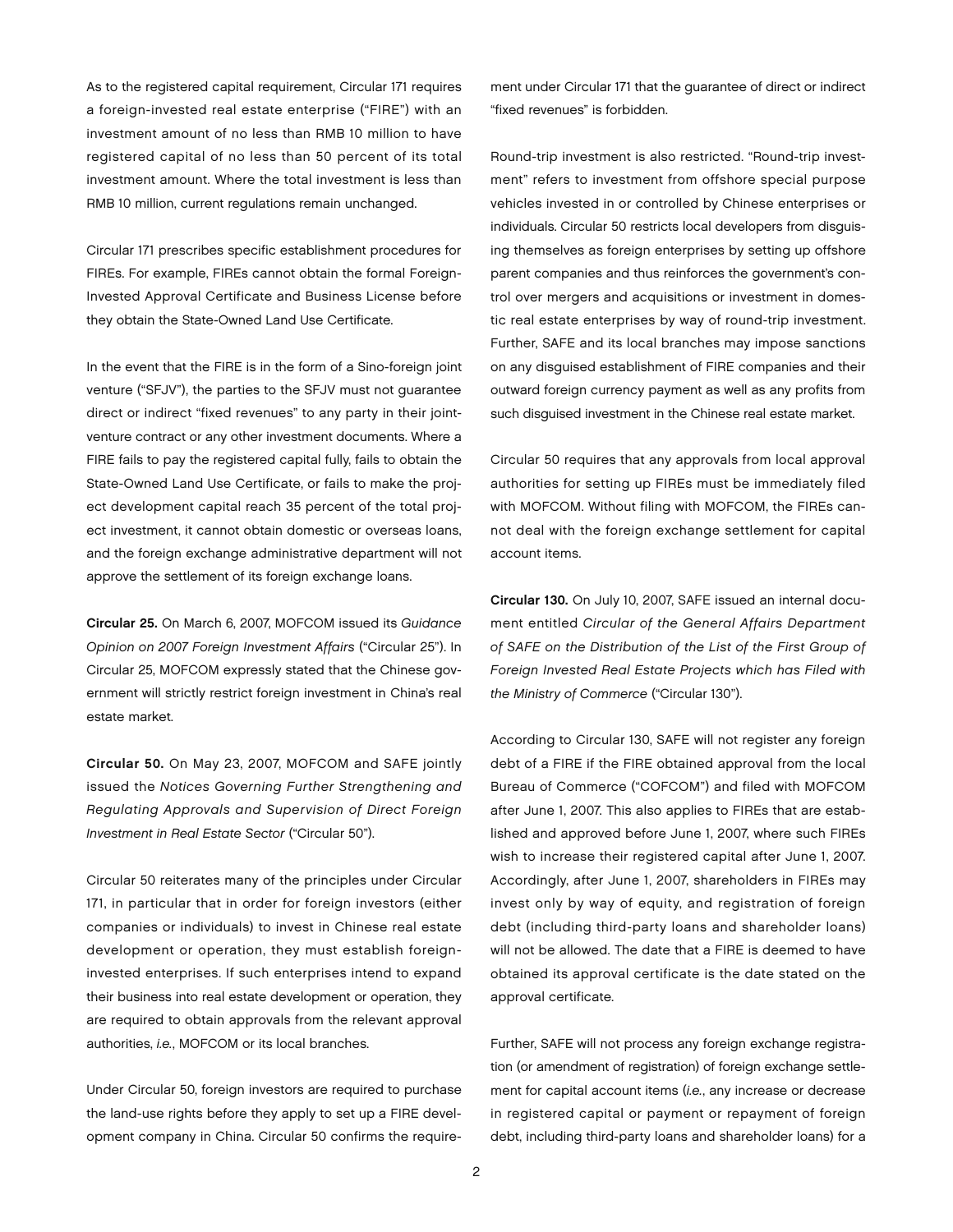FIRE that has been approved by the relevant COFCOM after June 1, 2007, but has not been filed with MOFCOM.

Circular 130 requires SAFE to regularly publish and maintain an online database of FIREs that have been filed with MOFCOM, for reference by the branches of SAFE as well as banks that are designated to handle foreign exchange matters. From December 17, 2007, to January 11, 2008, MOFCOM published eight name lists including 182 FIREs that have been filed with MOFCOM.

The practical result of Circular 130 is that the only avenue open to foreign institutional buyers is to inject registered equity capital into a new project entity. Debt financing in China is now significantly restricted.

2007 Catalogue. The State Council revised the *Catalogue of Guidelines for Foreign Investment* ("2007 Catalogue") in October 2007.

Low-cost residential developments have been removed from the Encouraged Catalogue. The development of high-end hotels, office buildings, and convention centers has always been in the Restricted Catalogue, so there is no change to their status. The development of high-end residential buildings is neither encouraged nor restricted, so it is therefore permitted (again, no change from the previous regulations). Trade in the secondary real estate market, as well as real estate agency or brokering, is now restricted, and this might have an impact on foreign investors.

The removal of low-cost residential developments from the Encouraged Catalogue will probably not have a significant impact on foreign investors, as this is not an area on which they have typically focused. However, the inclusion of the secondary real estate market in the Restricted Catalogue will likely cause considerable difficulties for foreign investors looking to acquire or sell real estate developments in China because of the uncertainty about the nature and definition of the secondary market, which will necessitate further clarification.

SAIC Investigations. In December 2007, SAIC issued an internal notice on its web site requiring its local branches to investigate the status of foreign investment in the Chinese real estate market. We anticipate that the investigation results may provide the foundations for further regulations and policies.

#### Impact

Overall. When read together, these circulars and policies show the commitment of the Chinese government to restrict and supervise foreign investment in China's booming real estate market, especially high-end real estate development.

As with many industries in China, the real estate market is susceptible to government intervention, and the recent frequent policy changes have exacerbated the situation. The revised 2007 Catalogue further demonstrates the determination of the Chinese government to take restrictive measures toward real estate development in China for the longer term. It seems that government intervention will continue.

Market Entrance. Our experience currently is that the regulatory authorities are slow in approving foreign investments in real estate, particularly where the investment is in the form of a wholly foreign-owned enterprise, where approvals appear to have stopped.

The likely effect of Circular 130, even when read with Circulars 50 and 171, is that foreign investors will encounter more difficulties in acquiring Chinese real estate. The 2007 Catalogue will also cause considerable difficulties for foreign investors seeking to enter the Chinese secondary real estate market. Although the definition and inclusion of the secondary real estate market in the Restricted Catalogue are uncertain, it is likely that transactions in the market will be subject to more scrutiny from the authorities. One impact might be to encourage foreign investors to look at mergers with Chinese developers as an entry method.

Financing. It is clear that Circular 130 is already severely restricting the cash flow of foreign developers of projects in China. Foreign investors may lose the ability to invest in new projects or make claims ahead of other creditors of the onshore company to the extent that loans must now be injected as equity. Investors may also lose an important means for remittance of funds offshore in ways other than as dividends out of earnings and surplus, since any reductions in registered capital now require the consent of MOFCOM.

It is also likely that Chinese developers will face funding restrictions, as bank debt is tightly restricted. This will also lead to more cooperation with foreign developers and funders.